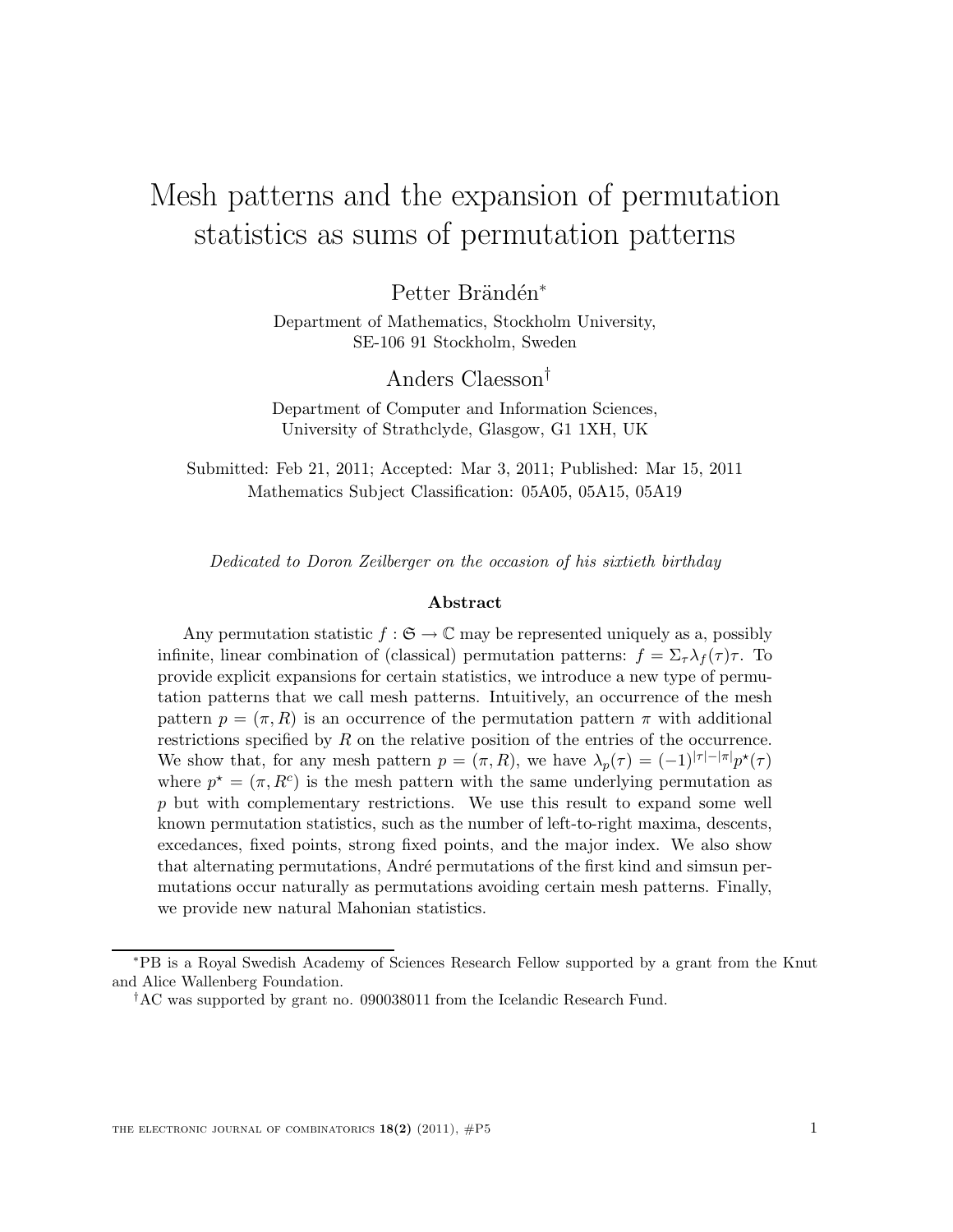## 1 Introduction

### 1.1 Mesh patterns

Let [a, b] be the integer interval  $\{i \in \mathbb{Z} : a \leq i \leq b\}$ . Denote by  $\mathfrak{S}_n$  the set of permutations of  $[1, n]$ . A mesh pattern is a pair

$$
p = (\pi, R)
$$
 with  $\pi \in \mathfrak{S}_k$  and  $R \subseteq [0, k] \times [0, k]$ .

An example is  $p = (3241, \{(0, 2), (1, 3), (1, 4), (4, 2), (4, 3)\})$ . To depict this mesh pattern we plot the points  $(i, \pi(i))$  in a Cartesian coordinate system, and for each  $(i, j) \in R$  we shade the unit square with bottom left corner  $(i, j)$ :



Let  $p = (\pi, R)$  be a mesh pattern with  $k = |\pi|$ , where  $|\pi|$  denotes the number of letters in  $\pi$ , and let  $\tau \in \mathfrak{S}_n$ . We will think of p as a function on permutations that counts occurrences of p. Intuitively,  $p(\tau)$  is the number of "classical" occurrences of  $\pi$  in  $\tau$  with additional restrictions on the relative position of the entries of the occurrence of  $\pi$  in  $\tau$ . These restrictions say that no elements of  $\tau$  are allowed in the shaded regions of the figure above. Formally, an *occurrence* of p in  $\tau$  is a subset  $\omega$  of the plot of  $\tau$ ,  $G(\tau) = \{(i, \tau(i)) :$  $i \in [1, n]$ , such that there are order-preserving injections  $\alpha, \beta : [1, k] \rightarrow [1, n]$  satisfying two conditions that we shall now describe. The first condition is that  $\omega$  is an occurrence of  $\pi$  in the classical sense. That is,

(i) 
$$
\omega = \{(\alpha(i), \beta(j)) : (i, j) \in G(\pi)\}.
$$

Define  $R_{ij} = [\alpha(i) + 1, \alpha(i + 1) - 1] \times [\beta(j) + 1, \beta(j + 1) - 1]$  for  $i, j \in [0, k]$ , where  $\alpha(0) = \beta(0) = 0$  and  $\alpha(k+1) = \beta(k+1) = n+1$ . Then the second condition is

(ii) if 
$$
(i, j) \in R
$$
 then  $R_{ij} \cap G(\tau) = \emptyset$ .

Classical [10], vincular [2] and bivincular [4] patterns can all be seen as special mesh patterns:  $p = (\pi, R)$  is a classical pattern if  $R = \emptyset$ ; p is a vincular pattern if R is a union of vertical strips,  $\{i\} \times [0, |\pi|]$ ; p is a bivincular pattern if R is a union of vertical strips and horizontal strips,  $[0, |\pi|] \times \{i\}$ . An example is provided by the following bivincular pattern which has been studied by Bousquet-Mélou et al. [4]:

$$
(231, [0,3] \times \{1\} \cup \{1\} \times [0,3]) = \boxed{\mathbb{Z}}.
$$

It is also easy to write any barred pattern [14] with only one barred letter as a mesh pattern. Indeed, if  $\pi(i)$  is the only barred letter of a given barred pattern  $\pi$ , then the corresponding mesh pattern is  $(\pi', \{(i-1, \pi(i)-1)\})$ , where  $\pi'$  is obtained from  $\pi$  by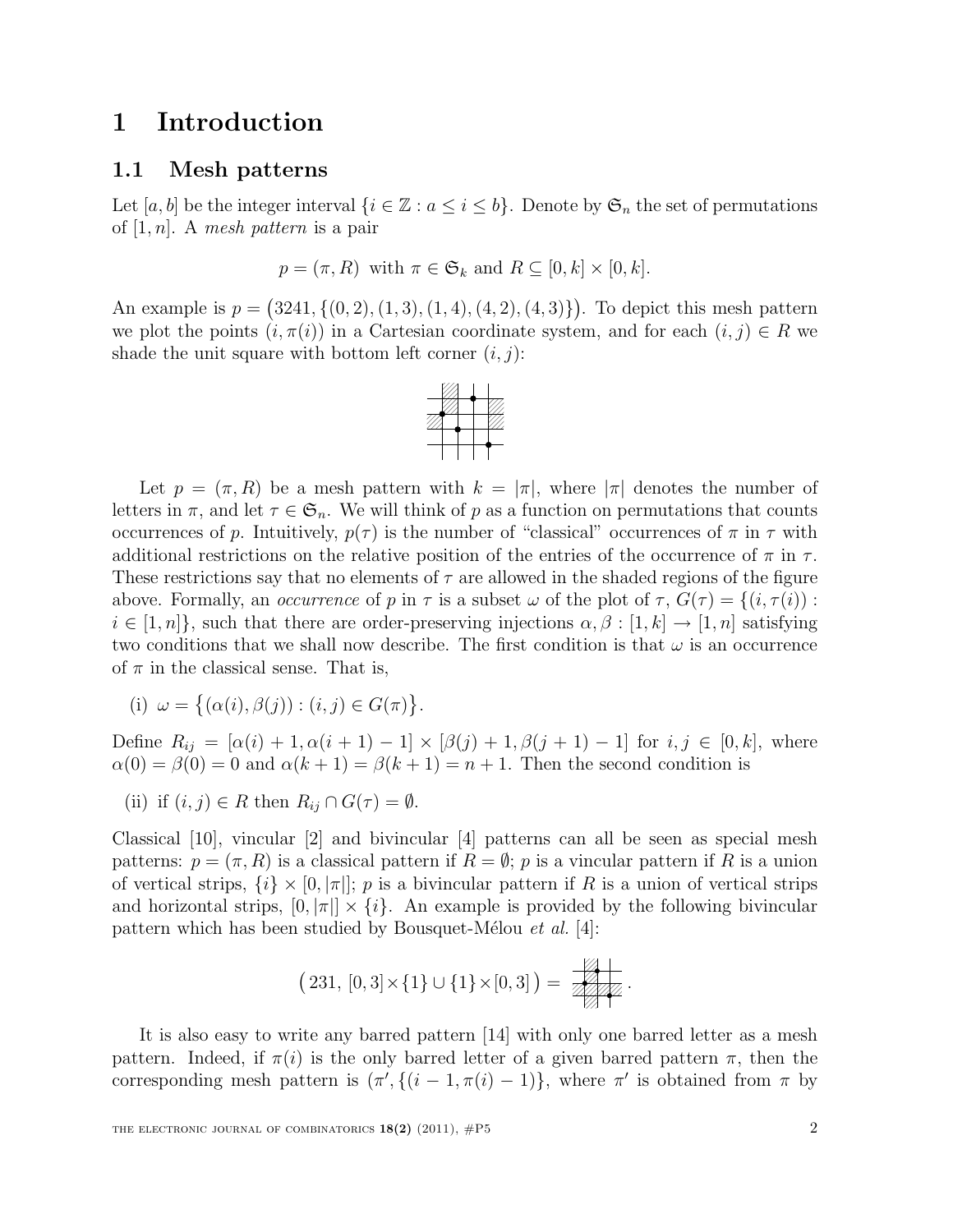removing  $\pi(i)$  and subtracting one from each letter that is larger than  $\pi(i)$ . For instance, West [14] characterized the permutations sortable by two passes through a stack as those that avoid the classical pattern 2341 and the barred pattern 3¯5241. So, in terms of mesh patterns, it is the set of permutations that avoid



The number of saturated chains in Young's Lattice from  $\hat{0}$  (the empty partition) to a partition  $\lambda$  is the number of standard Young tableaux of shape  $\lambda$ , and the total number of saturated chains from  $\hat{0}$  to rank n is the number of involutions in  $\mathfrak{S}_n$ . Bergeron et al. [3] studied a composition analogue of Young's lattice. They gave an embedding of the saturated chains from  $\hat{0}$  to rank n into  $\mathfrak{S}_n$ , and they characterized the image under this embedding as follows: Let  $T(\pi)$  be the increasing binary tree corresponding to  $\pi$ .<sup>1</sup> Then  $\pi \in \mathfrak{S}_n$  encodes a saturated chain from  $\hat{0}$  to rank n if and only if for any vertex v of  $T(\pi)$ that do not belong to the leftmost branch of  $T(\pi)$  and has two sons, the label of the left son is less that the label of the right son. There is a unique smallest permutation not satisfying this, namely 1423; the corresponding increasing binary tree is



In terms of mesh patterns the permutations encoding saturated chains from  $\hat{0}$  to rank n are precisely those that avoid



By  $p(\tau)$  we shall denote the number of occurrences of p in  $\tau$ , thus regarding p as a function from  $\mathfrak{S} = \cup_{n>0} \mathfrak{S}_n$  to N. We will now explain how a few well known permutation statistics may be expressed in terms of mesh patterns. A *left-to-right maximum* of  $\tau$  is an index j such that  $\tau(i) < \tau(j)$  for  $i < j$ . We write  $\max(\tau)$  for the number of left-to-right maxima in  $\tau$ . A descent is an i such that  $\tau(i) > \tau(i+1)$ . The number of descents is denoted des(τ). An *inversion* is a pair  $i < j$  such that  $\tau(i) > \tau(j)$ . The number of inversions is denoted INV( $\tau$ ). For permutations  $\alpha$  and  $\beta$ , let their direct sum be  $\alpha \oplus \beta = \alpha \beta'$ , where  $\beta'$  is obtained from  $\beta$  by adding  $|\alpha|$  to each of its letters, and juxtaposition denotes concatenation. We say that  $\tau$  has k components, and write  $\text{comp}(\tau) = k$ , if  $\tau$  is the direct sum of k, but not  $k + 1$ , non-empty permutations. We have

$$
\text{Imax} = \frac{104}{4}; \quad \text{INV} = \frac{1}{4}; \quad \text{des} = \frac{104}{4}; \quad \text{comp} = \frac{100}{4} + \frac{100}{4}.
$$

<sup>&</sup>lt;sup>1</sup>If  $\pi$  is the empty word then  $T(\pi)$  is the empty tree. Otherwise, write  $\pi = \sigma a \tau$  with  $a = \min(\pi)$ , then  $T(\pi)$  is the binary tree with root a attached to a left subtree  $T(\sigma)$  and a right subtree  $T(\tau)$ .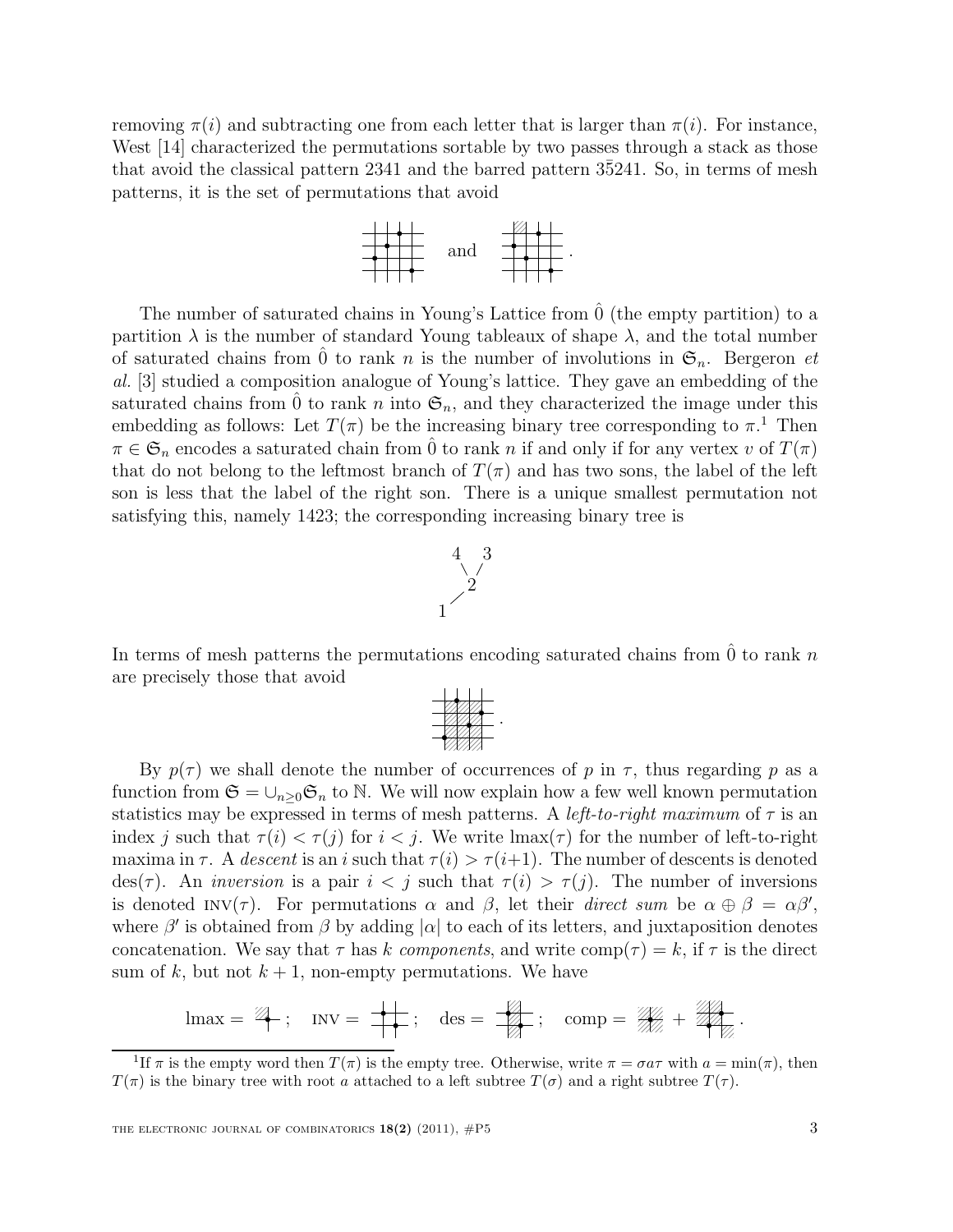### 1.2 Permutation statistics and an incidence algebra

In what follows we will often simply write  $\pi$  instead of  $(\pi, \emptyset)$ , so INV = 21. We shall see that any function stat :  $\mathfrak{S} \to \mathbb{C}$  may be represented uniquely as a (possibly infinite) sum stat =  $\sum_{\pi \in \mathfrak{S}} \lambda(\pi) \pi$ , where  $\{\lambda(\pi)\}_{\pi \in \mathfrak{S}} \subset \mathbb{C}$ .

Let Q be a locally finite poset, and let  $Int(Q) = \{(x, y) \in Q \times Q : x \leq y\}$ . Recall that the *incidence algebra*,  $I(Q)$ , of  $(Q, \leq)$  over  $\mathbb C$  is the C-algebra of all functions F:  $Int(Q) \to \mathbb{C}$  with multiplication (convolution) defined by

$$
(FG)(x, z) = \sum_{x \le y \le z} F(x, y)G(y, z),
$$

and identity,  $\delta$ , defined by  $\delta(x, y) = 1$  if  $x = y$ , and  $\delta(x, y) = 0$  if  $x \neq y$ ; see for example [11, Sec. 3.6].

Define a partial order on  $\mathfrak{S}$  by  $\pi \leq \sigma$  in  $\mathfrak{S}$  if  $\pi(\sigma) > 0$ . Define  $P \in I(\mathfrak{S})$  by

$$
P(\pi,\sigma)=\pi(\sigma).
$$

Note that P is invertible because  $P(\pi, \pi) = 1$ , see [11, Prop. 3.6.2]. Therefore, for any permutation statistic, stat :  $\mathfrak{S} \to \mathbb{C}$ , there are unique scalars  $\{\lambda(\sigma)\}_{\sigma \in \mathfrak{S}} \subset \mathbb{C}$  such that

$$
stat = \sum_{\sigma \in \mathfrak{S}} \lambda(\sigma)\sigma.
$$
 (1)

In other words, any permutation statistic can be written as a unique, typically infinite, formal linear combination of (classical) patterns. Indeed,  $I(\mathfrak{S})$  acts on the right of  $\mathbb{C}^{\mathfrak{S}}$  by

$$
(f * F)(\pi) = \sum_{\sigma \leq \pi} f(\sigma) F(\sigma, \pi).
$$

Thus (1) is equivalent to stat =  $\lambda * P$  and, since P is invertible,  $\lambda = \text{stat} * P^{-1}$ .

## 2 The Reciprocity Theorem

The following mysterious looking identity for the descent statistic

$$
\mathrm{des} = \sum_{\substack{\pi \in \mathfrak{S} \\ \pi(1) > \pi(|\pi|)}} (-1)^{|\pi|} \pi
$$

is an instance of what we call the Reciprocity Theorem for mesh patterns. It tells us what the coefficients  $\{\lambda(\sigma)\}_{\sigma\in\mathfrak{S}}$  are in the special case when stat  $=p$ , a mesh pattern. The Reciprocity Theorem may be viewed as a justification for the introduction of mesh patterns. Indeed it shows that to describe the coefficients of "generalized permutation patterns" requires that the set of patterns is closed under taking complementary restrictions.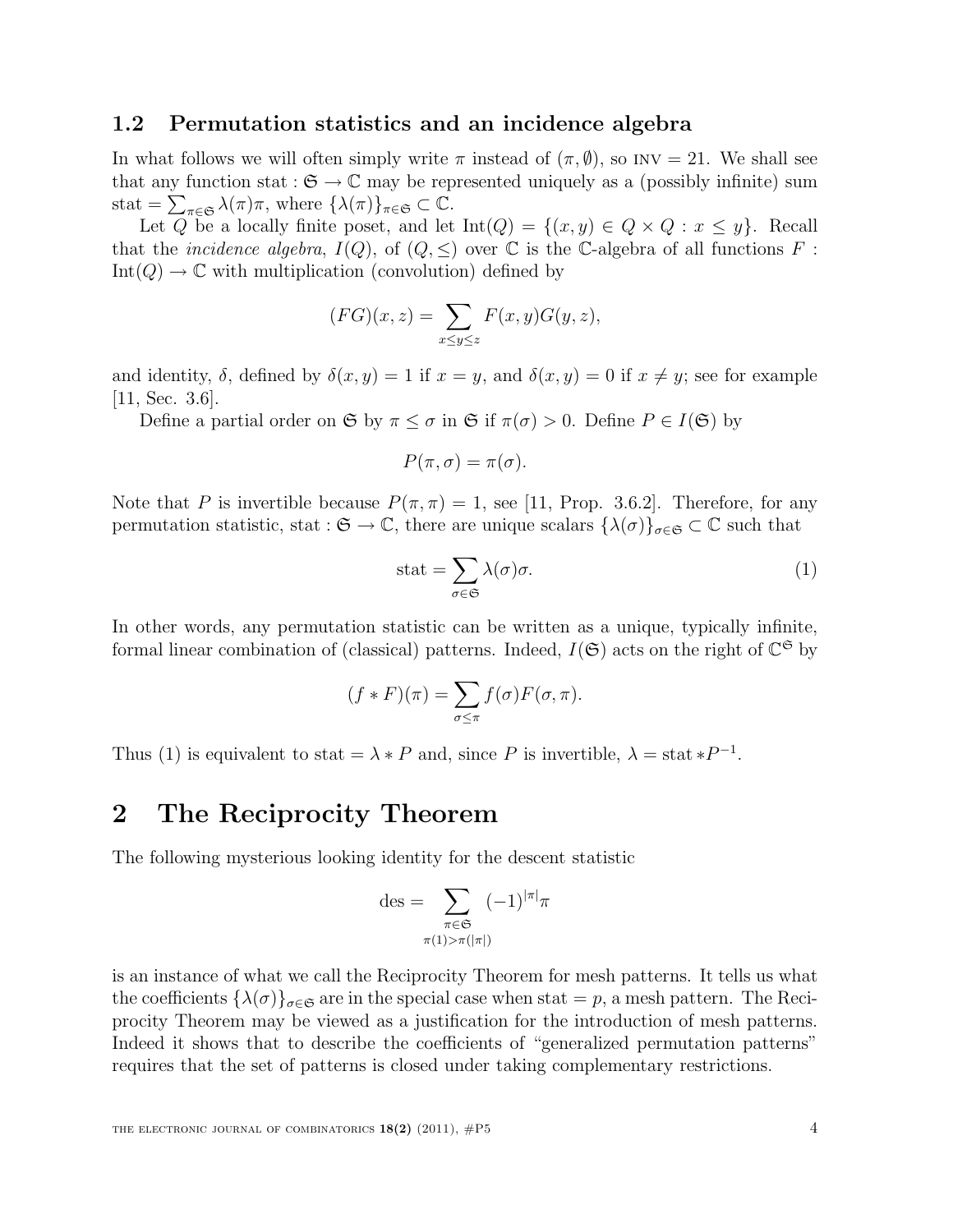**Theorem 1** (Reciprocity). Let  $p = (\pi, R)$  be a mesh pattern and let  $p^* = (\pi, R^c)$ , where  $R^c = [0, |\pi|^2 \setminus R$ . Then

$$
p = \sum_{\sigma \in \mathfrak{S}} \lambda(\sigma)\sigma, \text{ where } \lambda(\sigma) = (-1)^{|\sigma| - |\pi|} p^{\star}(\sigma).
$$

*Proof.* We need to prove that  $p^*(\tau) = \sum_{\sigma \leq \tau} (-1)^{|\pi| - |\sigma|} p(\sigma) \sigma(\tau)$  for all  $\tau \in \mathfrak{S}$ . We will think of an occurrence of a pattern p in  $\sigma$  as the corresponding subword of  $\sigma$ . The right-hand side may be written as

$$
\sum_{(\omega_{\pi},\omega_{\sigma})} (-1)^{|\pi|-|\sigma|},\tag{2}
$$

in which sum is over all pairs  $(\omega_{\pi}, \omega_{\sigma})$  where  $\omega_{\pi}$  is a occurrence of p in  $\omega_{\sigma}$  and  $\omega_{\sigma}$  is an occurrence of some  $\sigma \leq \tau$ . Expression (2) may, in turn, be written as

$$
\sum_{\omega_{\pi}} (-1)^{|\pi|} \mu(\omega_{\pi}),
$$

where  $\mu(\omega_{\pi})$  is the contribution from a given occurrence  $\omega_{\pi}$  of  $\pi$ . Given  $\omega_{\pi}$ , to create a pair  $(\omega_{\pi}, \omega_{\sigma})$  we include any elements which are in squares not indexed by the restrictions R. Let  $X(\omega_{\pi})$  be the set of such elements. Hence

$$
\mu(\omega_{\pi}) = \sum_{S \subseteq X(\omega_{\pi})} (-1)^{|\pi| + |S|}.
$$

Thus  $\mu(\omega_{\pi}) = 0$  unless  $X(\omega_{\pi}) = \emptyset$ . Clearly  $X(\omega_{\pi}) = \emptyset$  if and only if  $\omega_{\pi} = \omega_{\sigma}$  and  $\omega_{\sigma}$  is an occurrence of  $p^*$ . Consequently,  $\sum_{\omega_{\pi}} (-1)^{|\pi|} \mu(\omega_{\pi}) = p^*(\tau)$ , as claimed. □

**Corollary 2** (Inverse Theorem). The inverse of P in  $I(\mathfrak{S})$  is given by

$$
P^{-1}(\pi,\tau) = (-1)^{|\tau| - |\pi|} P(\pi,\tau).
$$

Equivalently, if  $f, q : \mathfrak{S} \to \mathbb{C}$ , then

$$
f(\pi) = \sum_{\sigma \le \pi} g(\sigma) \sigma(\pi), \quad \text{ for all } \pi \in \mathfrak{S}
$$

if and only if

$$
g(\pi) = \sum_{\sigma \leq \pi} f(\sigma)(-1)^{|\pi| - |\sigma|} \sigma(\pi), \quad \text{ for all } \pi \in \mathfrak{S}.
$$

*Proof.* For  $\pi \in \mathfrak{S}_k$ , let  $p = (\pi, [0, k] \times [0, k])$ . Then  $p^* = (\pi, \emptyset)$  and  $p(\tau) = \delta(\pi, \tau)$ , so by the Reciprocity Theorem,

$$
\delta(\pi,\tau) = \sum_{\pi \leq \sigma \leq \tau} (-1)^{|\sigma|-|\pi|} P(\pi,\sigma) P(\sigma,\tau),
$$

from which the result follows.

THE ELECTRONIC JOURNAL OF COMBINATORICS  $18(2)$  (2011),  $\#P5$  5

 $\Box$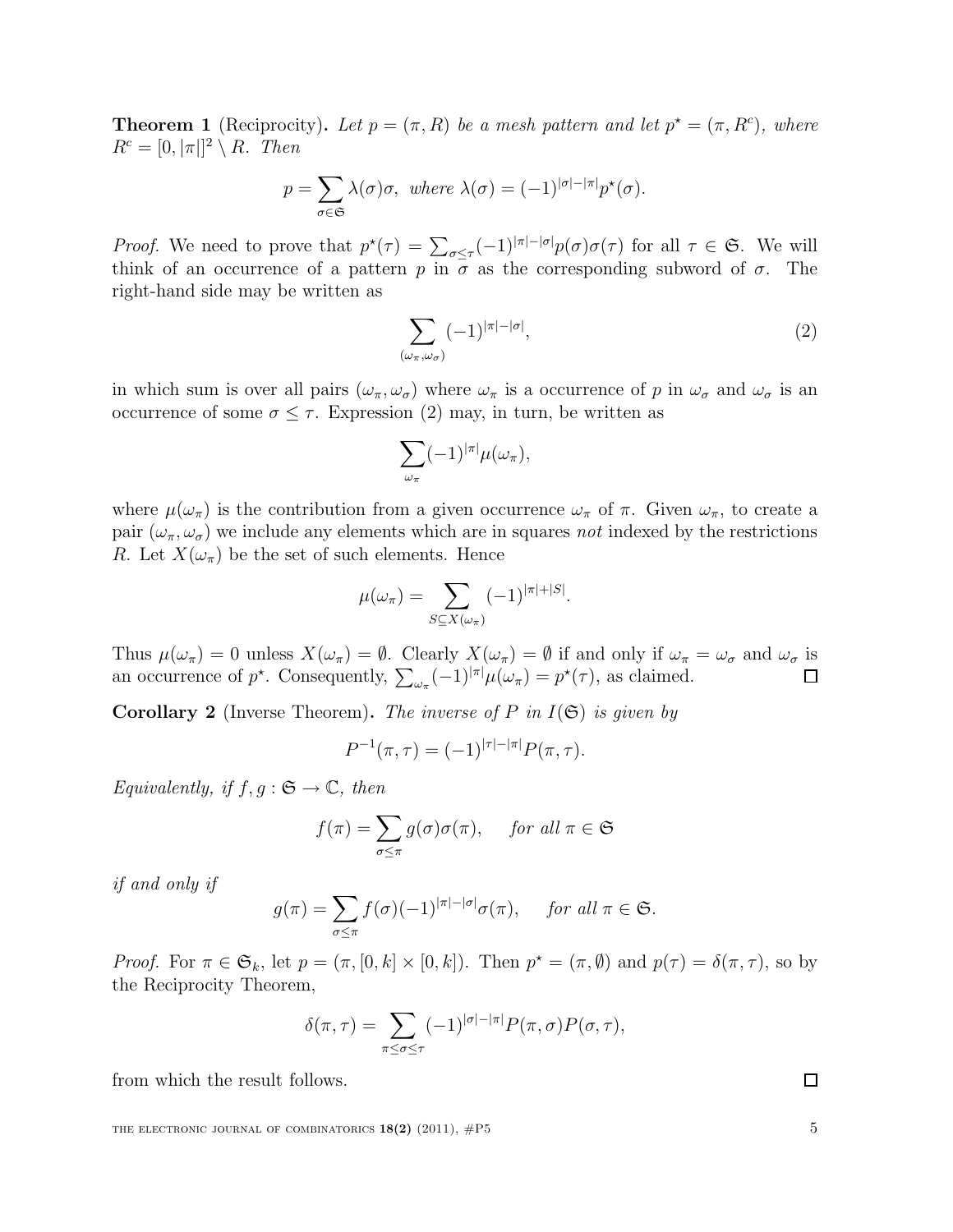## 3 Expansions of some permutation statistics

Babson and Steingrímsson's [2] classification of Mahonian statistics is in terms of vincular patterns. For example, the *major index*, MAJ, can be defined as

$$
(21, \{1\} \times [0,2]) + (132, \{2\} \times [0,3]) + (231, \{2\} \times [0,3]) + (321, \{2\} \times [0,3]),
$$

or in pictures:

$$
MAJ = \frac{1}{\sqrt{2}} + \frac{1}{\sqrt{2}} + \frac{1}{\sqrt{2}} + \frac{1}{\sqrt{2}}.
$$

By the Reciprocity Theorem we may represent the major index as  $MAJ = \sum_{\pi \in \mathfrak{S}} \lambda(\pi)\pi$ where

$$
(-1)^{|\cdot|}\lambda(\,\cdot\,)=\frac{2}{2}\frac{\sqrt{2}}{\sqrt{2}}-\frac{2}{2}\frac{\sqrt{2}}{\sqrt{2}}-\frac{2}{2}\frac{\sqrt{2}}{\sqrt{2}}-\frac{2}{2}\frac{\sqrt{2}}{\sqrt{2}}.
$$

This last expression simplifies to

$$
\lambda(\pi) = \begin{cases}\n1 & \text{if } \pi = 21, \\
(-1)^n & \text{if } \pi(2) < \pi(n) < \pi(1), \\
(-1)^{n+1} & \text{if } \pi(1) < \pi(n) < \pi(2), \\
0 & \text{otherwise,} \n\end{cases}
$$

where  $n = |\pi|$ .

Now, let us plot the values of  $\pi \in \mathfrak{S}$  in a Cartesian coordinate system and locate the position of  $x = \pi(j)$ :



Here  $Q_2(\pi; x) = {\pi(i) : i < j \text{ and } \pi(i) > x}$ , and the sets  $Q_k(\pi; x)$  for  $k = 1, 3, 4$  are defined similarly. Many permutation patterns are defined in terms of the  $Q_k$ 's.

- x is a left-to-right maximum if  $Q_2(\pi; x) = \emptyset$ . Recall that  $\text{Imax}(\pi)$  denotes the number of left-to-right maxima in  $\pi$ ;
- x is a fixed point if  $|Q_2(\pi; x)| = |Q_4(\pi; x)|$ . Denote by fix $(\pi)$  the number of fixed points in  $\pi$ ;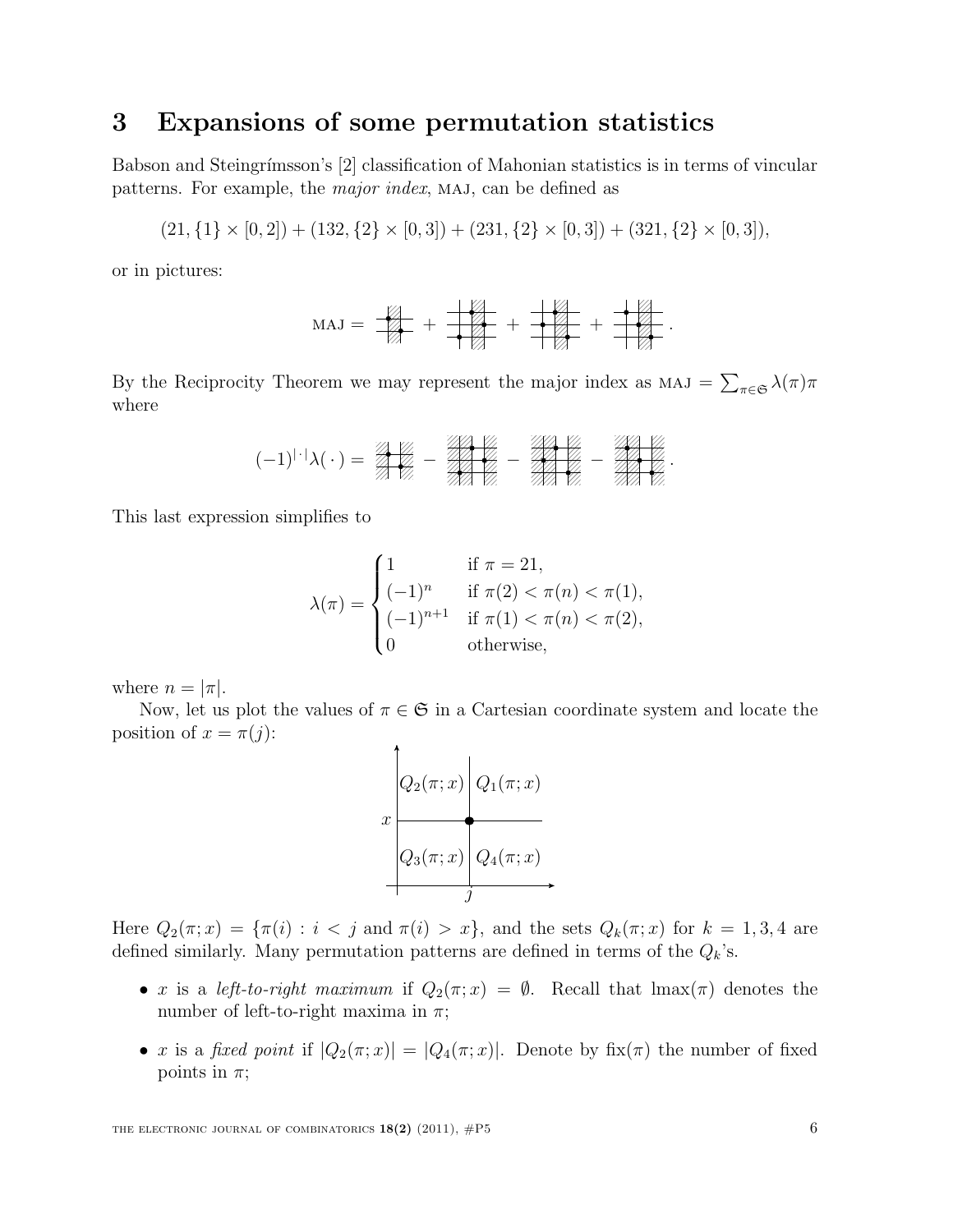- The excess of x in  $\pi$  is  $x j = |Q_4(\pi; x)| |Q_2(\pi; x)|$ . For  $k \in \mathbb{Z}$ , let  $\operatorname{exc}_k(\pi)$  be the number of x in  $\pi$  for which  $|Q_4(\pi; x)| - |Q_2(\pi; x)| = k;$
- x is an excedance top if  $|Q_4(\pi; x)| > |Q_2(\pi; x)|$ . Denote by  $\text{exc}(\pi)$  the number of excedance tops in  $\pi$ ;
- x is a strong fixed point if  $Q_2(\pi; x) = Q_4(\pi; x) = \emptyset$ , see [11, Ex. 1.32b]. Denote by sfix( $\pi$ ) the number of strong fixed points in  $\pi$ ;
- x is a skew strong fixed point if  $Q_1(\pi; x) = Q_3(\pi; x) = \emptyset$ . Denote by ssfix( $\pi$ ) the number of skew strong fixed points in  $\pi$ . Moreover, let  $SSF(\pi)$  be the set of skew strong fixed points in  $\pi$ .

#### Proposition 3.

$$
\operatorname{lmax} = \sum_{\substack{\pi \in \mathfrak{S} \\ \pi(|\pi|)=1}} (-1)^{|\pi|-1} \pi.
$$

*Proof.* The result follows from the Reciprocity Theorem, as the function  $\pi \mapsto \chi(\pi(|\pi|))$ 1) equals  $\frac{1}{\sqrt{2}}$  and lmax =  $\frac{1}{4}$ .  $\Box$ 

**Proposition 4.** Let  $k \in \mathbb{Z}$ . Then

$$
\operatorname{exc}_k = \sum_{\pi} \left( (-1)^{|\pi| - k - 1} \sum_{x \in \operatorname{SSF}(\pi)} {\binom{|\pi| - 1}{x - k - 1}} \right) \pi.
$$

In particular

$$
\text{fix} = \sum_{\pi} \left( (-1)^{|\pi|-1} \sum_{x \in \text{SSF}(\pi)} {\binom{|\pi|-1}{x-1}} \right) \pi
$$

and

$$
\operatorname{exc} = \sum_{\pi} \left( (-1)^{|\pi|-2} \sum_{x \in \operatorname{SSF}(\pi)} \binom{|\pi|-2}{x-2} \right) \pi.
$$

*Proof.* By the Inverse Theorem,  $\operatorname{exc}_k = \sum_{\pi} \lambda_k(\pi) \pi$  where

$$
\lambda_k(\pi) = \sum_{\sigma \leq \pi} (-1)^{|\pi| - |\sigma|} \exp(\sigma) \sigma(\pi).
$$

Let  $\Omega_k(\pi)$  be the set of pair  $(x,\omega)$  such that  $\omega$  is a subword of  $\pi$  and x is a letter of  $\omega$  that has excess k in  $\omega$ . Let alph $(\omega)$  denote the set of letters in  $\omega$ . Note that  $(x,\omega) \in \Omega_k(\pi)$  if and only if  $|Q_2(\pi;x) \cap \text{alph}(\omega)| + k = |Q_4(\pi;x) \cap \text{alph}(\omega)|$ . Let  $\alpha(x) =$  $\min(Q_1(\pi, x) \cup Q_3(\pi, x))$ , where  $\min(\emptyset) = \infty$ , and define an involution  $\Psi : \Omega_k(\pi) \to$  $\Omega_k(\pi)$  by

$$
\Psi(x,\omega) = \begin{cases}\n(x,\omega) & \text{if } \alpha(x) = \infty, \\
(x,\omega \setminus \alpha(x)) & \text{if } \alpha(x) \in \text{alph}(\omega), \\
(x,\omega \cup \alpha(x)) & \text{otherwise.} \n\end{cases}
$$

THE ELECTRONIC JOURNAL OF COMBINATORICS  $18(2)$  (2011),  $\#P5$  7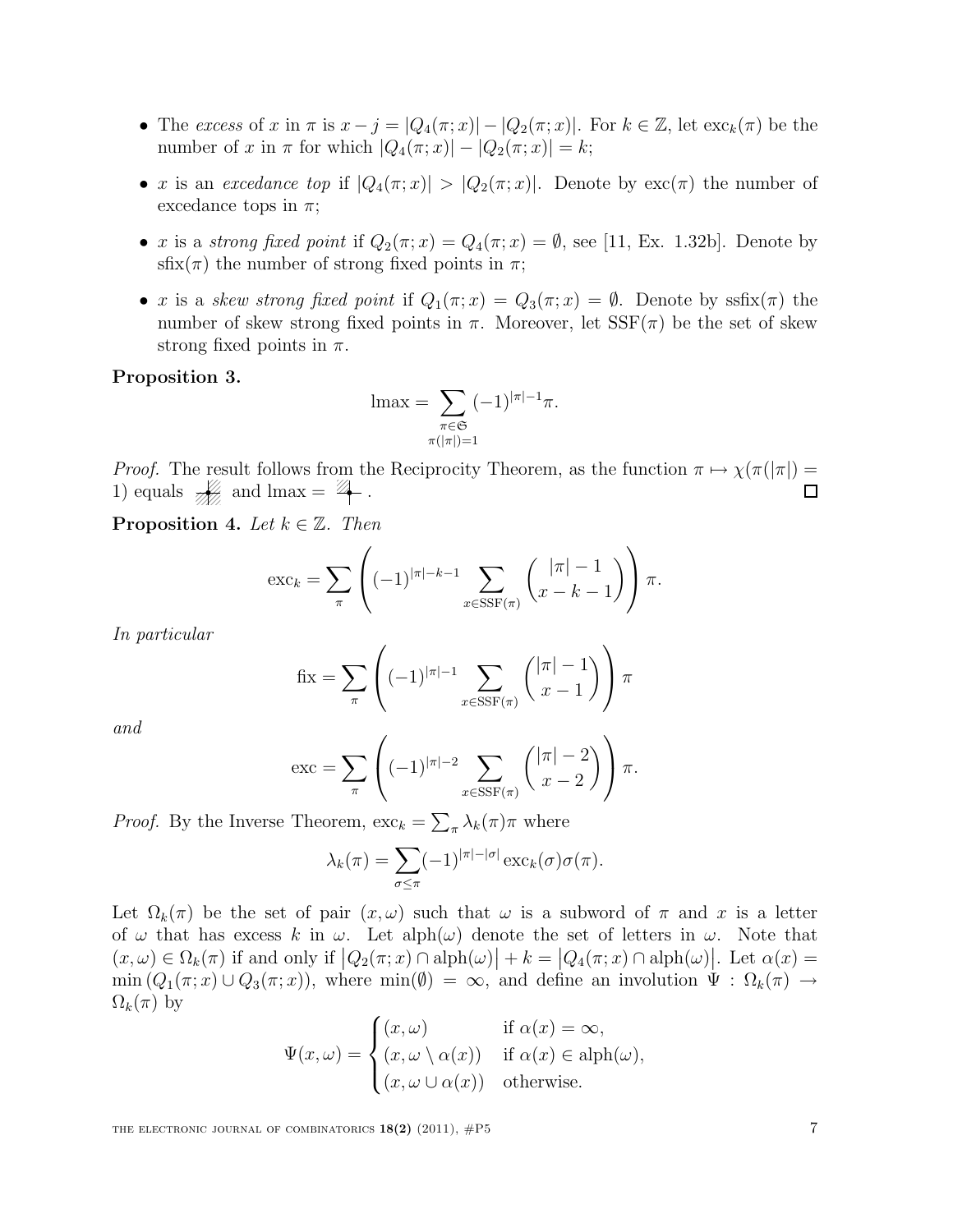Here  $\omega \setminus \alpha(x)$  denotes the word obtained by deleting  $\alpha(x)$ , and  $\omega \cup \alpha(x)$  the subword of π obtained by adding  $\alpha(x)$  to  $\omega$  at the correct position. The mapping  $\Psi$  is well-defined since the property of x having excess k is invariant under adding elements to  $Q_1(x)$  and Q<sub>3</sub>(x). Also,  $\Psi$  reverses the sign,  $(-1)^{|\pi| - |\omega|}$ , on non fixed points. Moreover,  $(x, \omega)$  is a fixed point if and only if  $Q_1(x) = Q_3(x) = \emptyset$ , that is, if and only if x is a skew strong fixed point of  $\pi$ . It remains to determine the contribution of the skew strong fixed points x:

$$
\sum_{\substack{(x,\omega)\in\Omega_k(\pi) \\ x\in \text{SSF}(\pi)}} (-1)^{|\pi|-|\omega|} = \sum_j {n-x \choose j} {x-1 \choose j+k} (-1)^{|\pi|-2j-k-1} \n= (-1)^{|\pi|-k-1} \sum_j {n-x \choose j} {x-1 \choose j+k}.
$$

Hence

$$
(-1)^{|\pi|-k-1}\lambda_k(\pi) = \sum_{x \in \text{SSF}(\pi)} \sum_j \binom{n-x}{j} \binom{x-1}{j+k} = \sum_{x \in \text{SSF}(\pi)} \binom{|\pi|-1}{x-k-1},
$$

as claimed. The coefficient in front of  $\pi$  in the expansion of exc is  $\sum_{k\geq 1} \lambda_k(\pi)$ . The expansion of exc then follows from

$$
\sum_{j=0}^{k} (-1)^{j} {n \choose j} = (-1)^{k} {n-1 \choose k}.
$$

Proposition 5.

$$
\text{sfix} = \sum_{\pi} (-1)^{|\pi|-1} \text{ssix}(\pi)\pi.
$$

*Proof.* Because sfix =  $\mathcal{L}_{\mathbb{Z}}$  and ssfix =  $\mathcal{L}_{\mathbb{Z}}$  the result follows from the Reciprocity Theorem.  $\Box$ 

## 4 Euler numbers

A permutation  $\pi \in \mathfrak{S}_n$  is said to be *alternating* if

$$
\pi(1) > \pi(2) < \pi(3) > \pi(4) < \cdots.
$$

Clearly the set of alternating permutations are exactly the permutations that avoid the vincular/mesh patterns



 $\Box$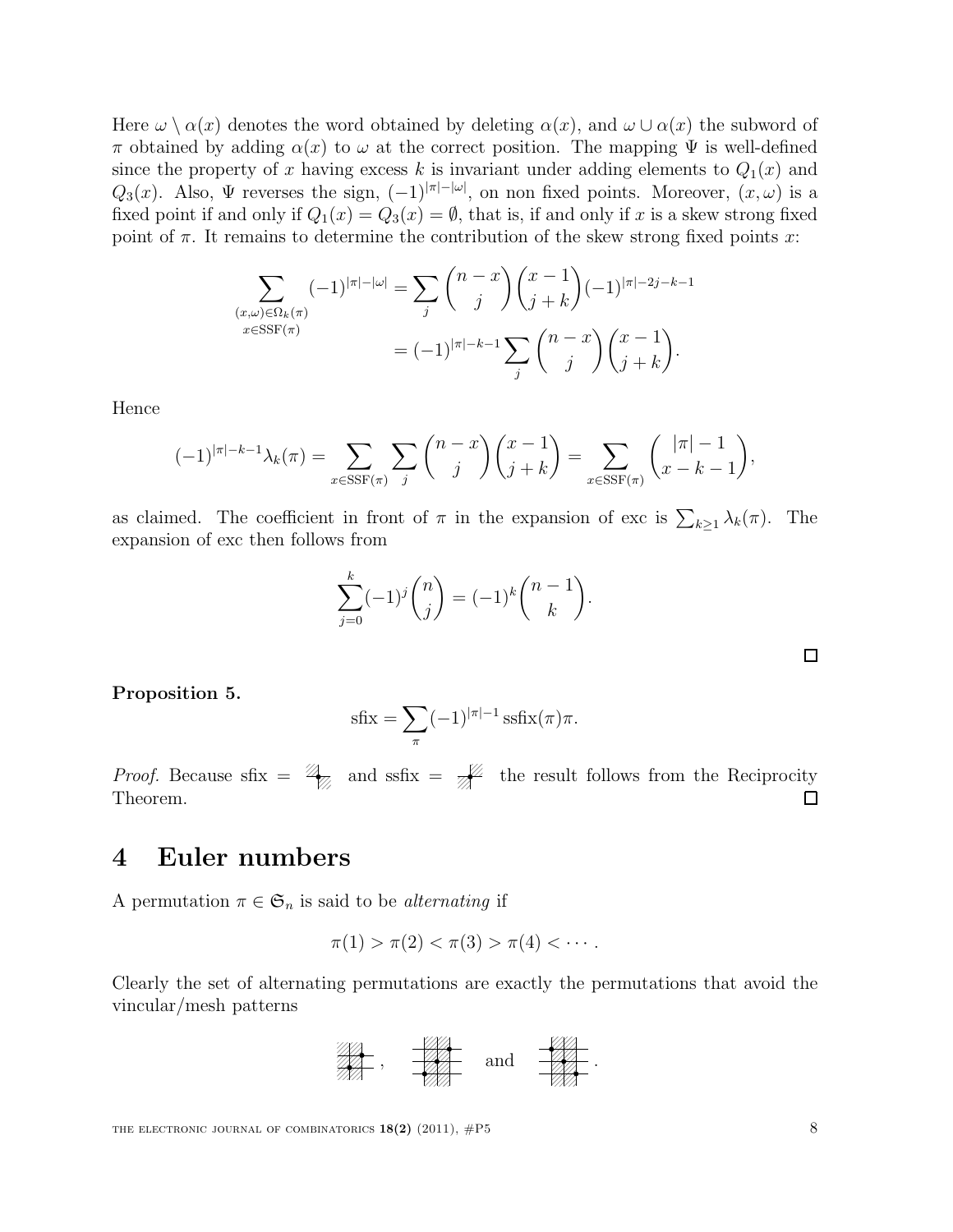In 1879, André [1] showed that the number of alternating permutations in  $\mathfrak{S}_n$  is the Euler number  $E_n$  given by

$$
\sum_{n\geq 0} E_n x^n / n! = \sec x + \tan x.
$$

There are several other sets of permutations enumerated by the Euler numbers, see [12]. A simsun permutation may be defined as a permutation  $\pi \in \mathfrak{S}_n$  for which for all  $1 \leq i \leq n$ , after removing the *i* largest letters of  $\pi$ , the remaining word has no double descents. In terms of mesh patterns, a permutation is simsun if and only if it avoids the pattern

$$
\mathfrak{simsum} = \frac{\frac{1}{\sqrt{2}}}{\sqrt{2}}.
$$

simsun permutations are central in describing the action of the symmetric group on the maximal chains of the partition lattice, and the number of simsun permutations in  $\mathfrak{S}_n$  is the Euler number  $E_{n+1}$ , see [13].

Another important class of permutations counted by the Euler numbers are the  $Andr\acute{e}$ permutations of various kinds introduced by Foata and Schützenberger [6] and further studied by Foata and Strehl [7]. If  $\pi \in \mathfrak{S}_n$  and  $x = \pi(i) \in [1, n]$  let  $\lambda(x), \rho(x) \subset [1, n]$  be defined as follows. Let  $\pi(0) = \pi(n+1) = -\infty$ .

• 
$$
\lambda(x) = {\pi(k) : j_0 < k < i}
$$
 where  $j_0 = \max\{j : j < i \text{ and } \pi(j) < \pi(i)\}$ , and

• 
$$
\rho(x) = {\pi(k) : i < k < j_1}
$$
 where  $j_1 = \min\{j : i < j \text{ and } \pi(j) < \pi(i)\}.$ 

A permutation  $\pi \in \mathfrak{S}_n$  is an André permutation of the first kind if

$$
\max \lambda(x) \le \max \rho(x)
$$

for all  $x \in [1, n]$ , where max  $\emptyset = -\infty$ . In particular,  $\pi$  has no double descents and  $\pi(n 1) < \pi(n) = n$ . The concept of André permutations of the first kind extends naturally to permutation of any finite totally ordered set. The following recursive description of André permutations of the first kind follows immediately from the definition.

**Lemma 6.** Let  $\pi \in \mathfrak{S}_n$  be such that  $\pi(n) = n$ . Write  $\pi$  as the concatenation  $\pi = L1R$ . Then  $\pi$  is an André permutation of the first kind if and only if L and R are André permutations of the first kind.

**Theorem 7.** Let  $\pi \in \mathfrak{S}_n$ . Then  $\pi$  is an André permutation of the first kind if and only if it avoids

$$
\text{an } \sigma \mathfrak{r} \mathfrak{e} = \overline{\bullet} \mathfrak{p} \qquad \text{and} \qquad \overline{\bullet} \mathfrak{p}.
$$

*Proof.* Note that  $\pi \in \mathfrak{S}_n$  avoids the second pattern if and only if  $\pi(n) = n$ . Write  $\pi$  as  $\pi = L1R$ . Then  $\pi$  avoids and régional regional regional R avoid the two patterns. Thus the set of all permutations that avoid the two patterns have the same recursive description as the set of all André permutation of the first kind, and hence the sets agree. ◻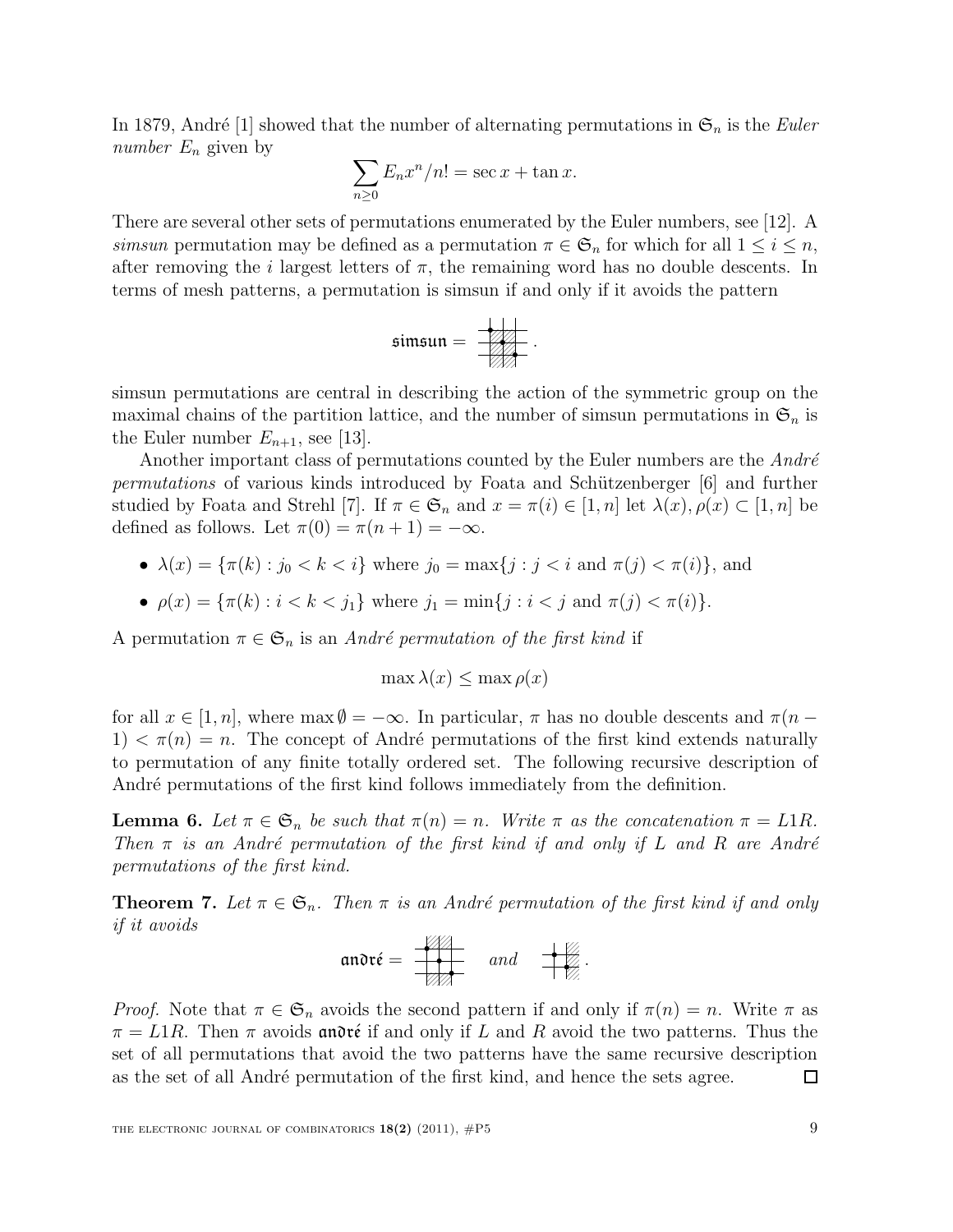Corollary 8.  $|\mathfrak{S}_n(\mathfrak{andr}\acute{\epsilon})| = E_{n+1}.$ 

Note that Lemma 6 immediately implies a version of the recursion formula for the Euler numbers

$$
E_{n+1} = \sum_{k=0}^{n-1} {n-1 \choose k} E_{k+1} E_{n-k-1},
$$

where  $E_0 = 1$ .

Using a computer, it is not hard to see that up to trivial symmetries the only essentially different mesh patterns  $p = (321, R)$  such that  $|\mathfrak{S}_n(p)| = E_{n+1}$  for all n are simsun and andré.

### 5 New Mahonian Statistics

There are many ways of expressing the permutation statistic inv as a sum of mesh patterns. For instance,

$$
INV = \frac{1}{1} + \frac{1}{1} + \frac{1}{1} \tag{3}
$$

Indeed, given  $\pi \in \mathfrak{S}_n$  we may partition the set of inversions<sup>2</sup> of  $\pi$  into two sets as follows. Let  $I^+(\pi)$  denote the set of inversions that play the role of 21 in some occurrence of 213, and let  $I^-(\pi)$  denote the set of inversions that do not play the role of 21 in any occurrence of 213. Then the first pattern in the right-hand-side of (3) agrees with  $\pi \mapsto |I^-(\pi)|$ , and the second with  $\pi \mapsto |I^+(\pi)|$ .

There is a similar decomposition of non-inversions:

$$
12 = \frac{1}{1} + \frac{1}{1} + \frac{1}{1} \tag{4}
$$

Now  $A^+(\pi)$  is the set of non-inversions that play the role of 12 in some occurrence of 123, and  $A^{-}(\pi)$  is the set of non-inversions that do not play the role of 12 in any occurrence of 123.

Can we mix the patterns in (3) and (4) and still get a Mahonian statistic? Let

$$
MIX = \frac{1}{1+1} + \frac{1}{1+1}.
$$

We will prove that MIX is Mahonian. Since  $MIX(\pi) = |A^{-}(\pi)| + |I^{+}(\pi)|$  and  $12(\pi) =$  $|A^{-}(\pi)| + |A^{+}(\pi)|$  it suffices to find a bijection  $\psi$  that fixes  $|A^{-}(\pi)|$  and is such that  $|A^+(\psi(\pi))| = |I^+(\pi)|$ . In fact we will prove more. Let  $M, I \subseteq [n]$  be such that  $|M| = |I|$ and  $n \in M \cap I$ , and let  $\mathfrak{S}_n(M, I)$  be the set of permutations in  $\mathfrak{S}_n$  that have right-to-left maxima exactly at the positions indexed by I, and set of values of the right-to-left maxima

<sup>2</sup>Here the set of inversions means the set of occurrences of the pattern 21, not the positions of the inversions.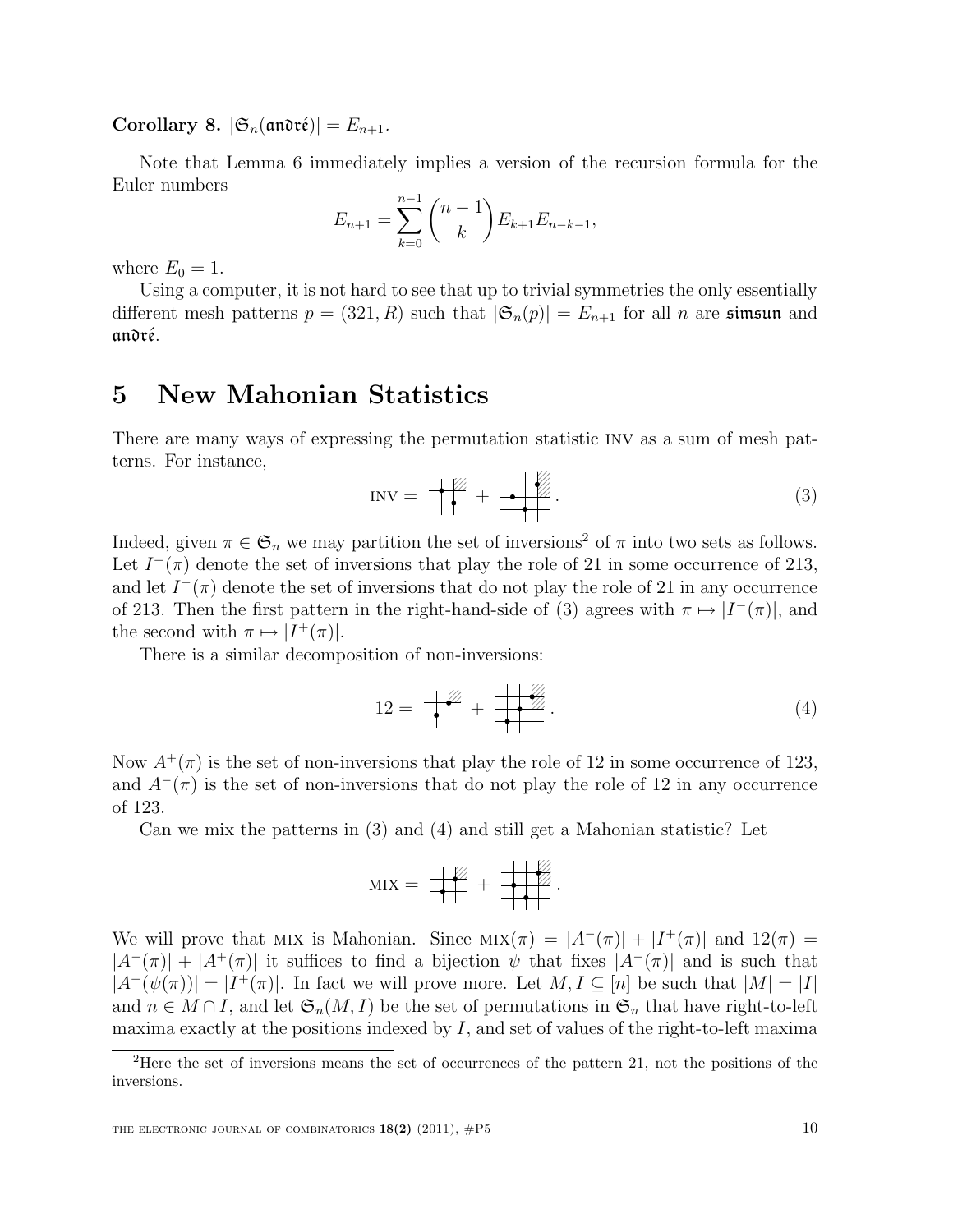equal to M. Let  $\pi \in \mathfrak{S}_n(M,I)$ , and define two functions  $\text{CI}(\pi), \text{CA}(\pi) : [n] \setminus M \to [n-1]$ by

$$
\text{CI}(\pi)(y) = |I_y^+|, \qquad \text{where } I_y^+ = \{x : (y, x) \in I^+(\pi)\}, \text{ and}
$$

$$
\text{CA}(\pi)(y) = |A_y^+|, \qquad \text{where } A_y^+ = \{x : (x, y) \in A^+(\pi)\}.
$$

**Lemma 9.** Let  $M, I \subseteq [n]$  be such that  $|M| = |I|$  and  $n \in M \cap I$ . Then

$$
CI(\pi) = CI(\sigma) \text{ if and only if } \pi = \sigma,
$$

and

 $CA(\pi) = CA(\sigma)$  if and only if  $\pi = \sigma$ .

for all  $\pi, \sigma \in \mathfrak{S}_n(M, I)$ .

*Proof.* Suppose that we know  $\text{CI}(\pi)$ , and let  $[n] \setminus M = \{s_1 < \cdots < s_k\}$ . Then  $\text{CI}(\pi)(s_k)$ tells us the position of  $s_k$  in  $\pi$ , and recursively we can read off the position of  $s_i$  from  $\text{CI}(\pi)(s_i)$ , given that we know the positions of  $s_{i+1}, \ldots, s_k$ . Hence we can reconstruct  $\pi$ from  $\text{CI}(\pi)$ .

Suppose that  $s_1, \ldots, s_j$  are the elements of  $[n] \backslash M$  that are smaller than  $\min(M)$ . Then  $CA(\pi)(s_j)$  tells us the position of  $s_j$  in  $\pi$ , and recursively we can read off the position of  $s_i$ from  $CA(\pi)(s_i)$ , given that we know the positions of  $s_{i+1}, \ldots, s_j$ . We can continue in the same way to read off the positions of the elements of  $[n]\setminus M$  that are between  $\min(M)$  and  $\min(M \setminus \{\min(M)\})$  in size. Continuing this procedure we will recover  $\pi$  from CA( $\pi$ ).  $\Box$ 

**Theorem 10.** Let  $M, I \subseteq [n]$  be such that  $|M| = |I|$  and  $n \in M \cap I$ . There is an involution  $\psi : \mathfrak{S}_n(M,I) \to \mathfrak{S}_n(M,I)$  such that

$$
(\mathrm{CA}(\pi), \mathrm{CI}(\pi)) = (\mathrm{CI}(\psi(\pi)), \mathrm{CA}(\psi(\pi))),
$$

for all  $\pi \in \mathfrak{S}_n(M,I)$ . Moreover,  $\psi$  fixes  $|A^-(\pi)|$ .

*Proof.* Let  $M = \{m_1 < \cdots < m_k\}$  and let  $B_i$  be the set of entries of  $\pi$  that are smaller than and to the left of  $m_i$ . For  $S \subseteq [n]$ , let  $\psi_S(\pi)$  be the permutation obtained by reversing the subword of  $\pi$  that is a permutation on S. Define  $\psi$  by

$$
\psi = \psi_{B_1} \circ \psi_{B_2 \cap B_1} \circ \cdots \circ \psi_{B_{k-1}} \circ \psi_{B_k \cap B_{k-1}} \circ \psi_{B_k}.
$$

For instance, with  $\pi = 125634$  we have  $B_1 = \{1, 2, 3\}, B_2 = \{1, 2, 5\}$  and

$$
\psi(\pi) = \psi_{B_1} \circ \psi_{B_1 \cap B_2} \circ \psi_{B_2}(125634)
$$
  
=  $\psi_{B_1} \circ \psi_{B_1 \cap B_2}(521634)$   
=  $\psi_{B_1}(512634)$   
= 532614.

It is easy to see that  $\psi : \mathfrak{S}_n(M,I) \to \mathfrak{S}_n(M,I)$  and that  $\psi$  fixes  $|A^{-}(\pi)|$ .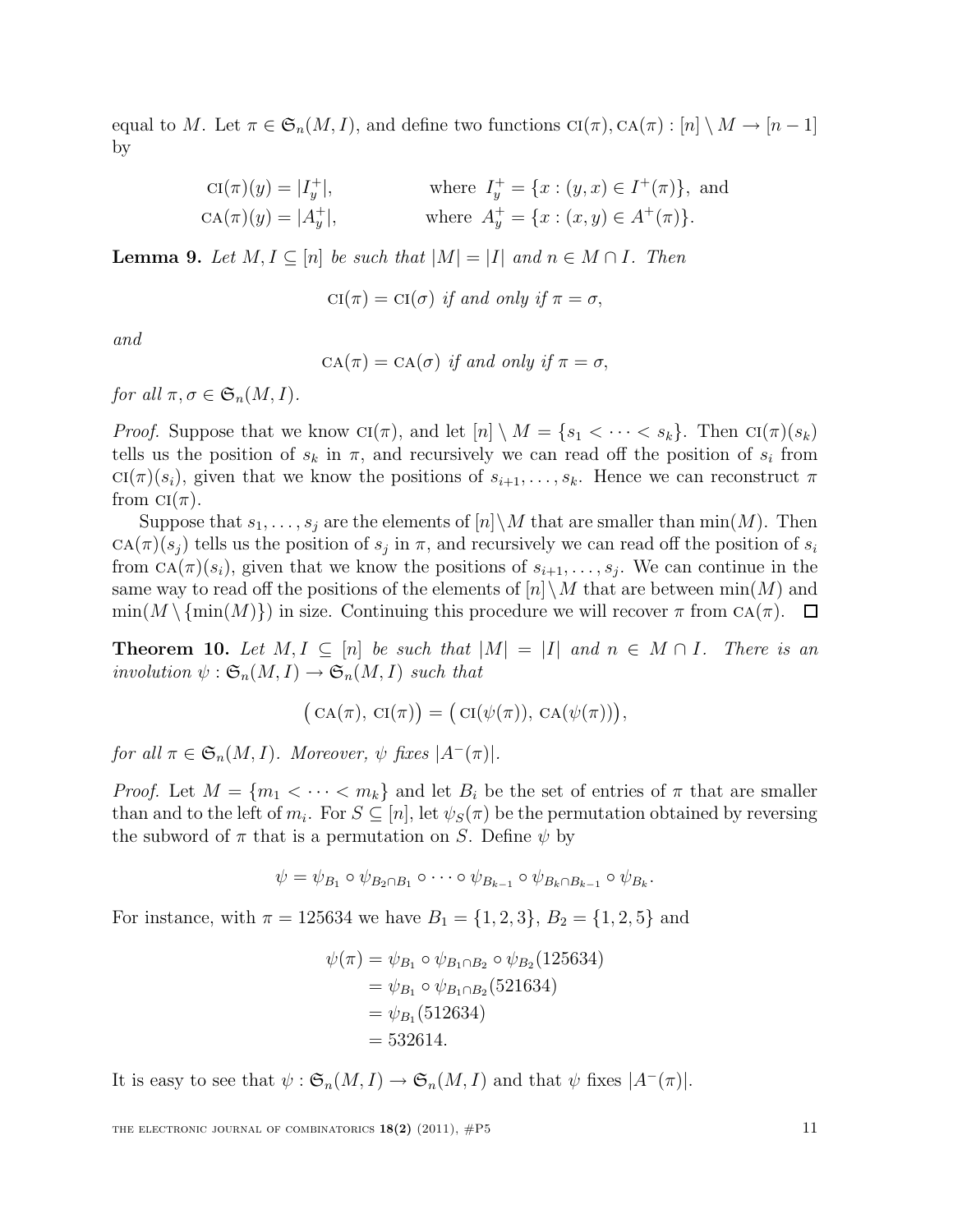For fixed y we want to show that  $(|A_y^+|, |I_y^+|) \mapsto (|I_y^+|, |A_y^+|)$  under  $\psi$ . If S is a subset of a  $B_j$  that does not contain y then  $|A_y^+|$  and  $|I_y^+|$  are unchanged under  $\psi_S$ . Let r be the largest index for which  $y \in B_r$ , and let s be the smallest index for which  $y \in B_s$ . Write  $\psi$  as  $\psi = \alpha \circ \beta \circ \gamma$  where

$$
\beta = \psi_{B_s} \circ \psi_{B_{s+1} \cap B_s} \circ \cdots \circ \psi_{B_{r-1}} \circ \psi_{B_r \cap B_{r-1}} \circ \psi_{B_r}.
$$

Now y is not moved, and  $(|A_y^+|, |I_y^+|)$  is conserved, by  $\gamma$ . Moreover y will remain outside  $B_1\cup\cdots\cup B_{s-1}$  when we apply  $\alpha$  after the action of  $\beta\circ\gamma$ . Hence it remains to consider the effect on  $(|A_y^+|, |I_y^+|)$  under  $\beta$ . Suppose  $x \in A_y^+$ . Then  $\beta$  switches  $(x, y)$  an odd number of times. Hence  $x \in I_y^+$  after having applied  $\beta$ . Since  $A_y^+ \cup I_y^+ \subseteq B_s$ , the set  $A_y^+ \cup I_y^+$ remains unchanged under the mappings defining β. It follows that  $(A_y^+, I_y^+) \mapsto (I_y^+, A_y^+)$ under  $\beta$ . We have proved that  $(CA(\pi), CI(\pi)) = (CI(\psi(\pi)), CA(\psi(\pi)))$ . By Lemma 9  $\psi$  is an involution.  $\Box$ 

Using a computer we have searched for Mahonian statistics that are of the form  $(12, R) + (\pi, S)$ , with  $\pi \in \mathfrak{S}_3$ ,  $R \subseteq [0, 2] \times [0, 2]$  and  $S \subseteq [0, 3] \times [0, 3]$ . Up to trivial symmetries one new Mahonian statistic apart from mix was found. Namely

$$
MIX' = \frac{1}{n+1} + \frac{1}{n+1}.
$$

Again, mix′ is, in a sense, a mix of inv and 12. To be more precise, let

$$
S_1 = \frac{1}{\sqrt{2\pi}} , \quad S_2 = \frac{1}{\sqrt{2\pi}} , \quad T_1 = \frac{1}{\sqrt{2\pi}} \quad \text{and} \quad T_2 = \frac{1}{\sqrt{2\pi}} .
$$

Then  $12 = S_1 + T_1$ , INV =  $S_2 + T_2$  and MIX' =  $S_1 + T_2$ . We note here that  $S_1$  and  $T_1$  have appeared before in the literature:  $S_1$  measure the major cost of the in-situ permutation algorithm [8, 9]; the statistic  $INV+T_1$  is identical to lbsum in [5].

Let  $\begin{bmatrix} n \\ k \end{bmatrix}$  $\binom{n}{k} = [n]! / ([k]! [n-k]!)$  denote the usual  $q_1, q_2$ -binomial coefficient, where  $[n]! =$  $[1][2] \ldots [n]$  and  $[n] = q_1^{n-1} + q_1^{n-2}q_2 + \cdots + q_1 q_2^{n-2} + q_2^{n-1}$ . The  $q_1, q_2$ -derivative of a function  $f(x)$  is defined by

$$
\left(\frac{d}{dx}\right)_{q_1,q_2} f(x) = \frac{f(q_1x) - f(q_2x)}{q_1x - q_2x}
$$

.

Let

$$
F_n = \sum_{\pi \in \mathfrak{S}_n} p_1^{S_1(\pi)} p_2^{S_2(\pi)} q_1^{T_1(\pi)} q_2^{T_2(\pi)}
$$

record the joint distribution of the four permutation statistics  $S_1$ ,  $S_2$ ,  $T_1$ , and  $T_2$ , and let  $\mathcal{F}(x) = \sum_{n\geq 0} F_n x^n/[n]!$  be the  $q_1, q_2$ -exponential generating function for  $\{F_n\}_{n\geq 0}$ .

Theorem 11. For  $n \geq 0$ ,

$$
F_{n+1} = \sum_{k=0}^{n} {n \choose k} p_1^k p_2^{n-k} F_k F_{n-k}.
$$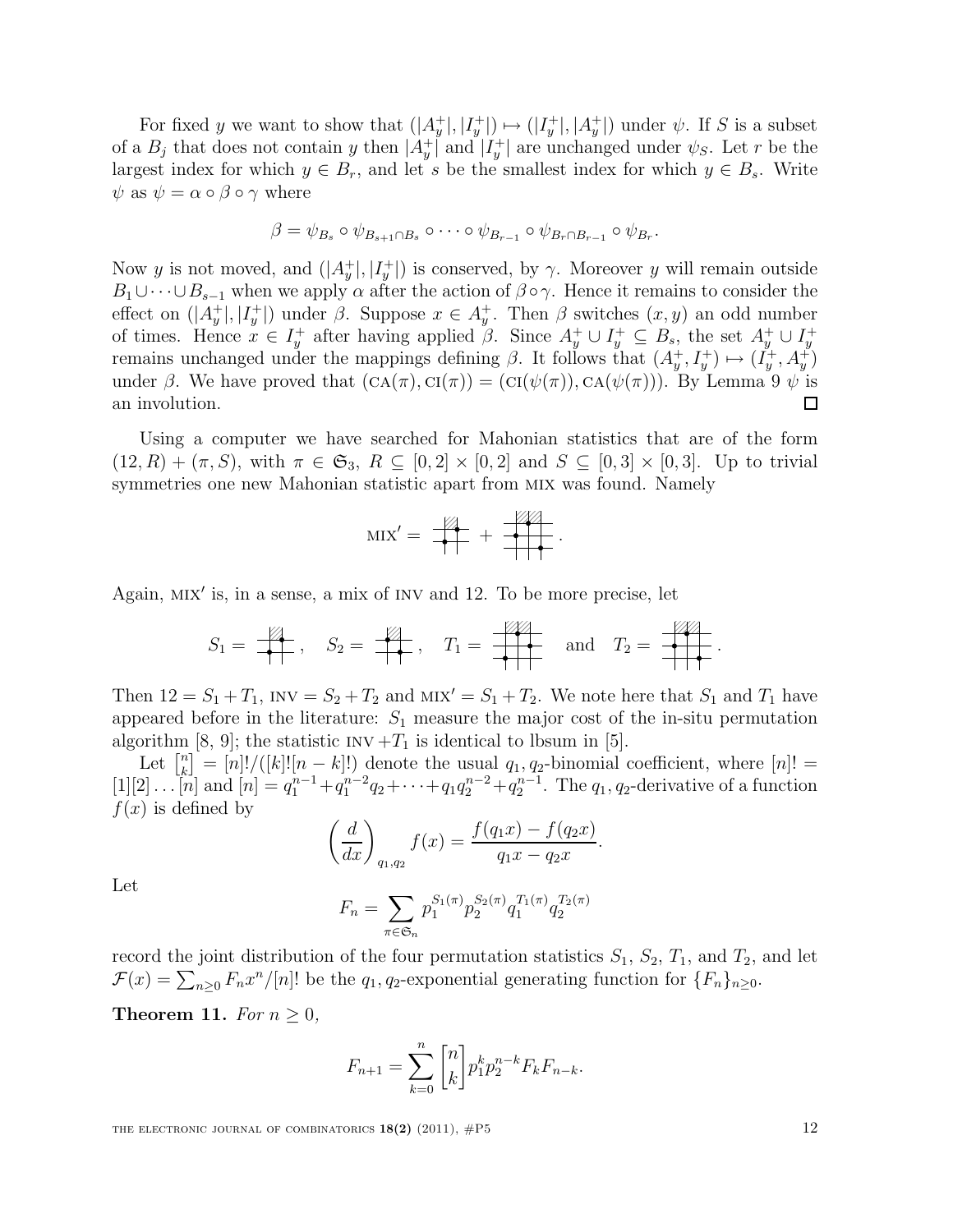Moreover 
$$
\left(\frac{d}{dx}\right)_{q_1,q_2} \mathcal{F}(x) = \mathcal{F}(p_1x)\mathcal{F}(p_2x).
$$

*Proof.* Let  $\pi \in \mathfrak{S}_{n+1}$  and write  $\pi = L(n+1)R$ . Let  $A = \text{alph}(L) \subseteq [n]$  be the letters in L. Then

$$
S_1(\pi) = S_1(L) + S_1(R) + k,
$$
  
\n
$$
S_2(\pi) = S_2(L) + S_2(R) + n - k,
$$
  
\n
$$
T_1(\pi) = T_1(L) + T_1(R) + k(n - k) - \gamma(A),
$$
  
\n
$$
T_2(\pi) = T_2(L) + T_2(R) + \gamma(A),
$$

where  $k = |A|$  and  $\gamma(A) = \{(i, j) : i \in A, j \in [n] \setminus A, i > j\}$ . Thus

$$
F_{n+1} = \sum_{k=0}^{n} \left( \sum_{A \in \binom{[n]}{k}} q_1^{k(n-k)-\gamma(A)} q_2^{\gamma(A)} \right) p_1^k p_2^{n-k} F_k F_{n-k}.
$$

We also have, e.g. from [11, Prop 1.3.17,  $m = 2$ ,  $a_1 = k$ ,  $a_2 = n - k$ ], that

$$
\sum_{A \in \binom{[n]}{k}} q_1^{k(n-k)-\gamma(A)} q_2^{\gamma(A)} = \begin{bmatrix} n \\ k \end{bmatrix},
$$

which proves the recursion formula. The equation for the  $q_1, q_2$ -exponential generating  $\square$ function follows.

The fact that MIX' is Mahonian now follows from the symmetry of the variables in the recursion formula.

Corollary 12. The statistic MIX' is Mahonian.

### References

- [1] D. André, Développement de sec x and tg x, C. R. Math. Acad. Sci. Paris 88 (1879), 965–979.
- [2] E. Babson and E. Steingr´ımsson, Generalized permutation patterns and a classification of the Mahonian statistics,  $S\acute{e}m$ . Lothar. Combin. 44 (2000) Art. B44b, 18 pp.
- [3] F. Bergeron, M. Bousquet-Mélou and S. Dulucq, Standard paths in the composition poset, Ann. Sci. Math. Québec 19(2) (1995), 139–151.
- [4] M. Bousquet-Mélou, A. Claesson, M. Dukes and S. Kitaev,  $(2+2)$ -free posets, ascent sequences and pattern avoiding permutations, J. Comb. Theory A 117 (2010) 884– 909.